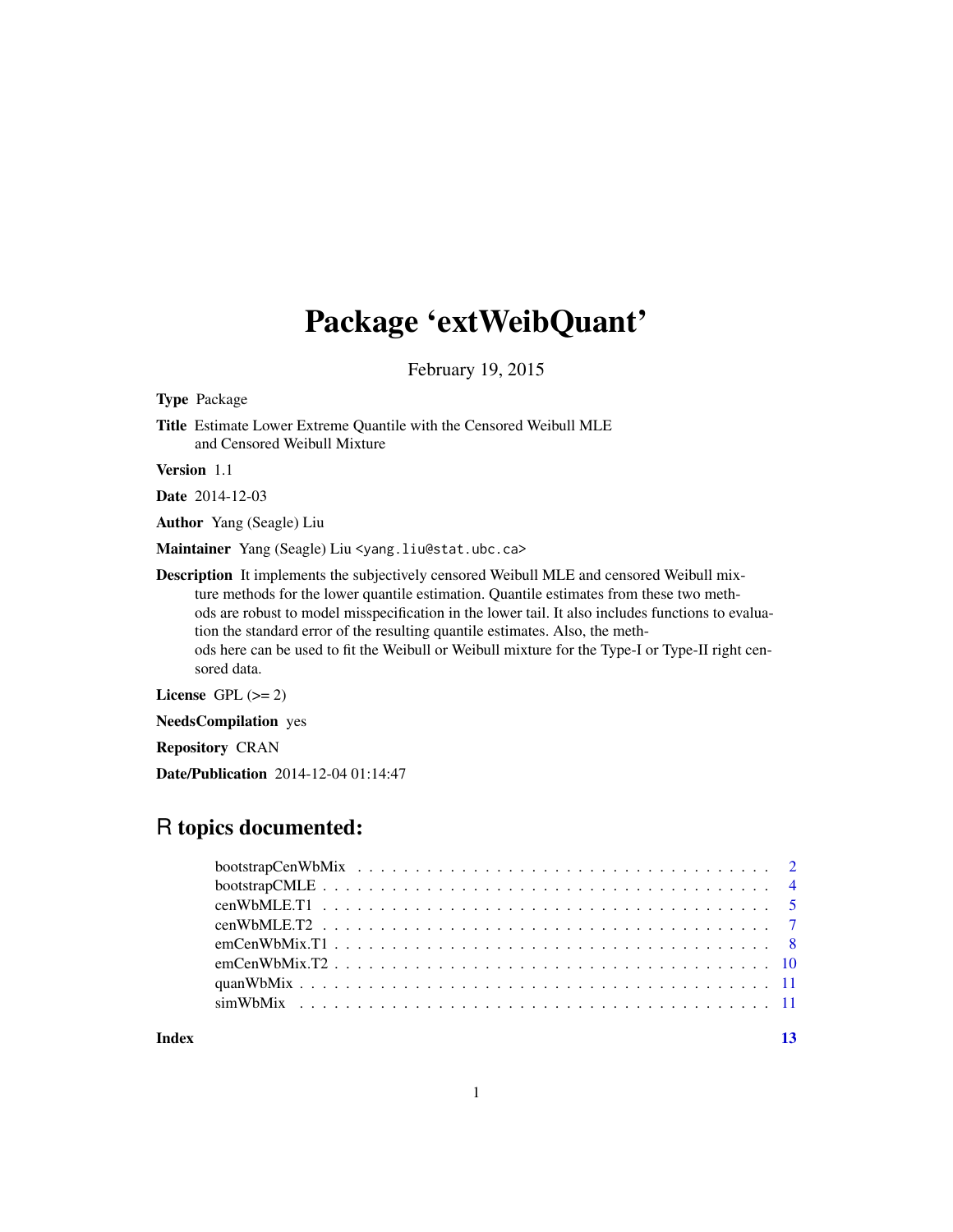<span id="page-1-1"></span><span id="page-1-0"></span>bootstrapCenWbMix *Bootstrap Censored Weibull Mixture for censoring threshold selection and standard error of the quantile estimates*

#### Description

Similarly as in [bootstrapCMLE](#page-3-1), We will bootstrap the data set to obtain the MSE and SE of the quantile estimate under a certain subjective censoring threshold. Warning: The computation burden of this function is extremely heavy.

#### Usage

```
bootstrapCenWbMix(dat, qInt = 0.05, canSet = c(0.5, 0.7, 1), B = 1000,
invec = NULL, randSeed = NULL, conCr = 1e-06, nIter = 1000)
```
#### Arguments

| dat      | The complect data set. See bootstrapCMLE                                                                                                                                                                                                                                                                                    |
|----------|-----------------------------------------------------------------------------------------------------------------------------------------------------------------------------------------------------------------------------------------------------------------------------------------------------------------------------|
| qInt     | Quantile of interest. See bootstrapCMLE                                                                                                                                                                                                                                                                                     |
| canSet   | Candidate set of thresholds. See bootstrapCMLE                                                                                                                                                                                                                                                                              |
| B        | Number of bootstrap replicates                                                                                                                                                                                                                                                                                              |
| iniVec   | A vector of length 6*length(canset), supplying the initial values of the EM<br>algorithm under each censoring threshold for the original data set. Should be<br>orginized in the following way (p, 1-p, a_1, a_2, b_1, b_2, p, 1-p, ). If null,<br>the initial values will be generated randomly, which is not recommended. |
| randSeed | See bootstrapCMLE                                                                                                                                                                                                                                                                                                           |
| conCr    | Same as in emCenWbMix.T1                                                                                                                                                                                                                                                                                                    |
| nIter    | Same as in emCenWbMix.T1                                                                                                                                                                                                                                                                                                    |

#### Details

The EM algorithm for Weibull mixture is extremely senstive to the initial value, so the user should always try to find proper initial values for each threshold and data set.

The initial values in the argument are for the original data set. The EM algorithm for the original data set will be first carried out from these initial values. If they succesfully converged, the EM algorithm for the bootstrap data sets will start from the estimates of the original data set in the previous step. Otherwise, the EM algorithm will start from the initial value in the arguements. Although we could not gurantee the "global" maximum can be reached for each bootstrap replicate under this scheme, our simulation shown that it works reasonably well.

Similarly as [bootstrapCMLE](#page-3-1), the main calculation of this function is done in C.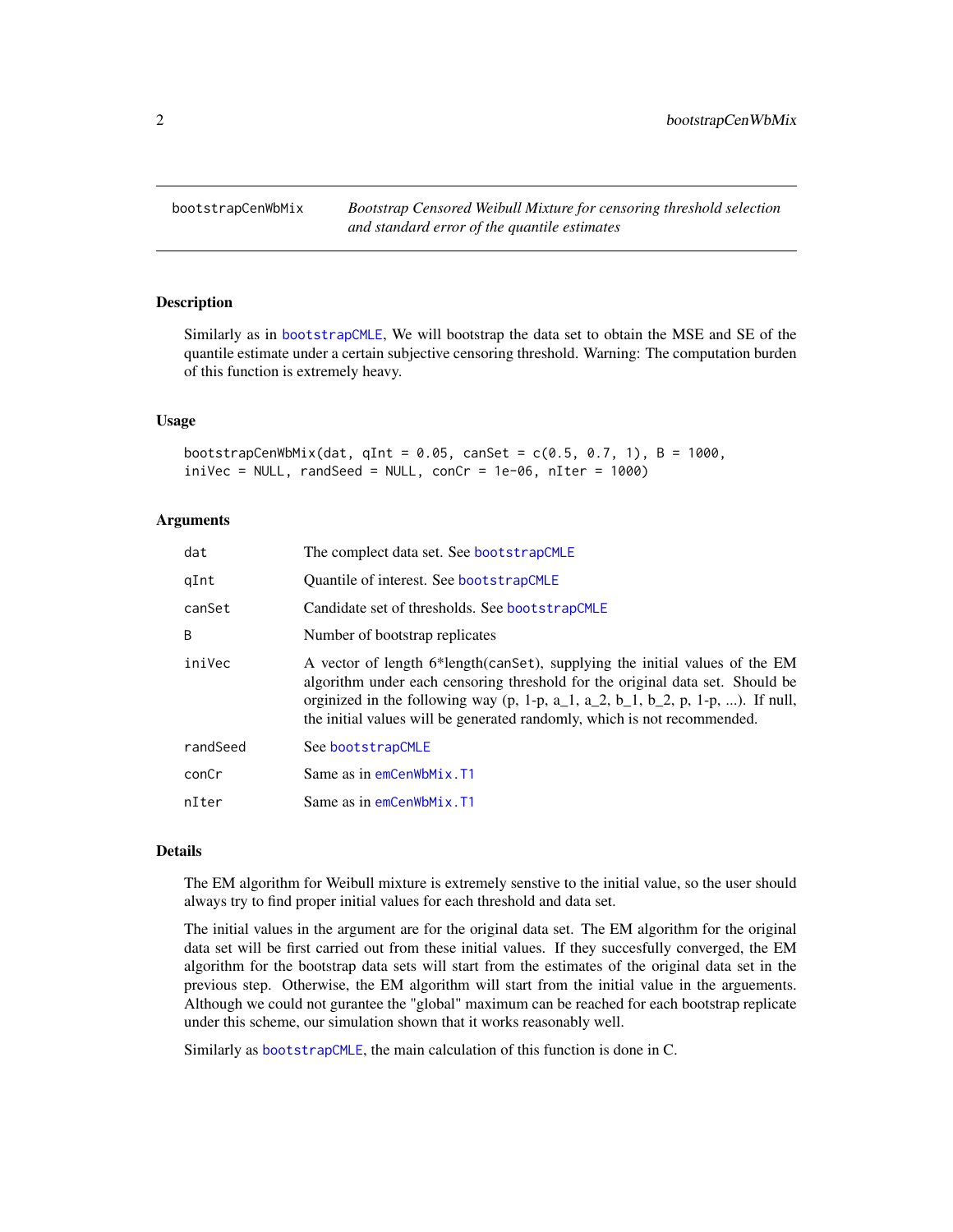<span id="page-2-0"></span>

| results    | A matrix of length (can Set) by four. The first column is the candidate threshold<br>(proportion). The second column is the quantile estimate under this censoring<br>threshold. The third column and fourth column are the bootstrap estimate of<br>the standard error (SE) and root mean squared error (RMSE) of this quantile<br>estimate. |
|------------|-----------------------------------------------------------------------------------------------------------------------------------------------------------------------------------------------------------------------------------------------------------------------------------------------------------------------------------------------|
| parameters | A matrix of length (can Set) by six, recording the parameter estimates of the<br>Weibull mixture under each threshold.                                                                                                                                                                                                                        |
| bOEst      | A matrix of B-by-length (can Set). The quantile estimates under each censoring<br>threshold for each bootstrap replicate.                                                                                                                                                                                                                     |

#### Note

Please report the numerical problems and inconvenience when using this function to the author.

#### Author(s)

Yang (Seagle) Liu <yang.liu@stat.ubc.ca>

#### References

Liu Y. (2012). Lower Quantile Estimation of Wood Strength Data. *Master Thesis, Department of Statistics, UBC.* [Downloadable here.](https://circle.ubc.ca/bitstream/handle/2429/43067/ubc_2012_fall_liu_yang.pdf?sequence=10)

#### See Also

[bootstrapCMLE](#page-3-1)

```
###
mmix = rbind(c(0.7, 5, 7), c(0.3, 15, 6))vmix = c(mmix) #A vector version of the paramters
set.seed(1)
y <- sort(simWbMix(100, mmix)) #Generate Data
#Run the EM for 70% Type II censoring
mix70 <- emCenWbMix.T2(y[1:70], 100, iniParam=vmix, useC=TRUE)
#Run the EM for the complete data set
mix100<- emCenWbMix.T2(y, 100, iniParam=vmix, useC=TRUE)
#Use bootstrap with the previous estimates as initials
bootstrapCenWbMix(y, canSet=c(0.7, 1),
iniVec=c(c(mix70$estimates), c(mix100$estimates)), B=5,randSeed=1)
#Or use the "true" value as the initials.
bootstrapCenWbMix(y, canSet=c(0.7, 1), iniVec=c(vmix, vmix), B=5,randSeed=1)
#B=5 is just for illustration. It should be at least 1000.
```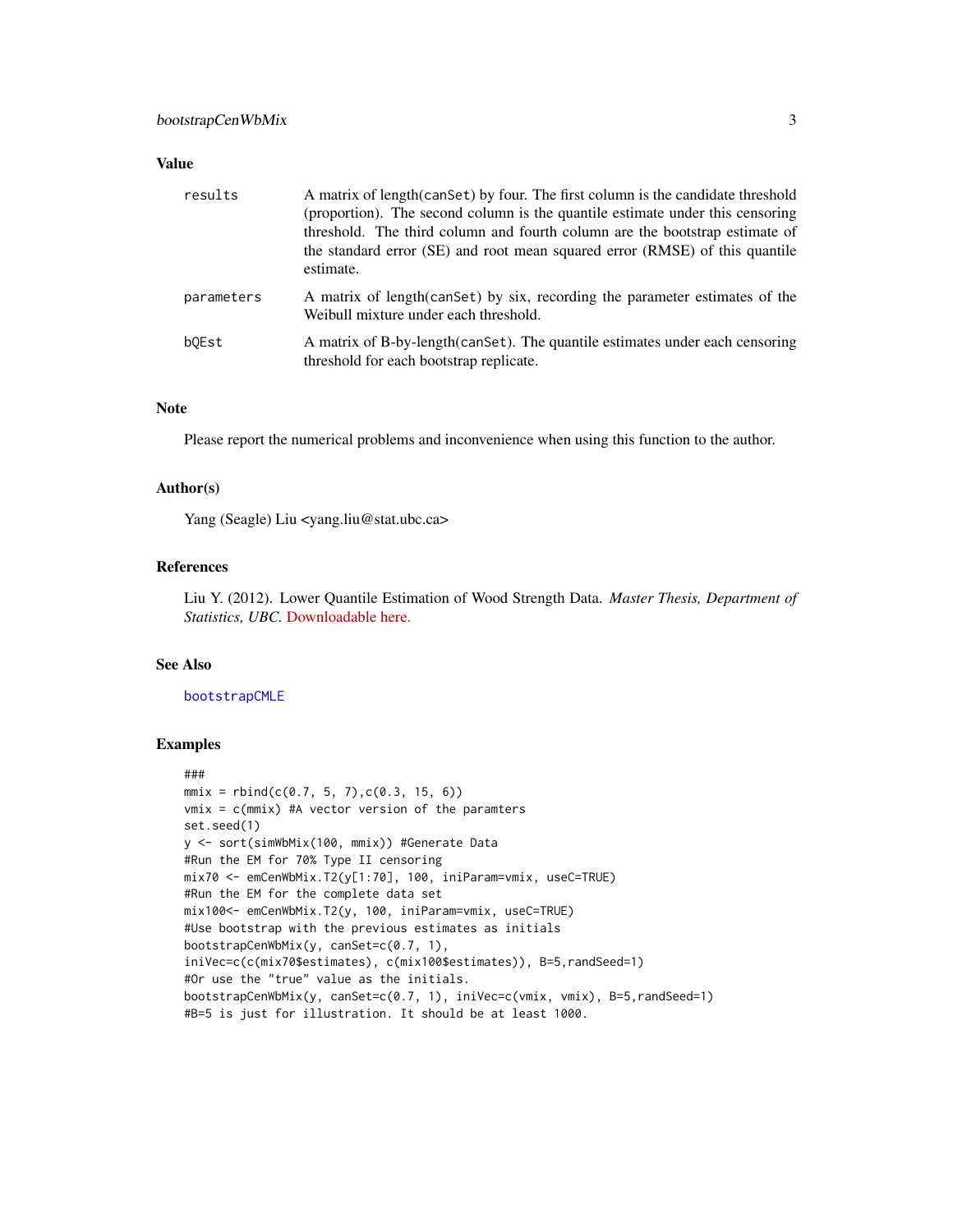<span id="page-3-1"></span><span id="page-3-0"></span>

Proposed in Chapter 5 of Liu (2012). The original data set will be bootstrapped to obtain an estimate of the mean squared error of the quantile estimates, such that quantile estimates under different subjective censoring thresholds could be compared. We could also obtain the standard error of quantile estimates via bootstrap.

#### Usage

```
bootstrapCMLE(dat, qInt = 0.05, canSet = seq(0.1, 0.5, by = 0.1),
B = 5000, randSeed = NULL, conCr = 1e-09, nIter = 1000)
```
#### Arguments

| dat      | A complete data set without censoring. See Details                                                                                                              |
|----------|-----------------------------------------------------------------------------------------------------------------------------------------------------------------|
| qInt     | The quantile of interest, e.g. $5\%$ quantile or $10\%$ quantile.                                                                                               |
| canSet   | A vector of the candidate subjective censoring thresholds, expressed as the pro-<br>portion of data smaller it, e.g. $10\%, 20\%, \dots, 100\%$ (non-censoring) |
| B        | Number of bootstrap replicate data sets                                                                                                                         |
| randSeed | The seed for random number generation. If NULL, the random seed will not be<br>set                                                                              |
| conCr    | Convergence criterion for the algorithm to calculate the censored Weibull MLE.<br>See cenWbMLE.T1                                                               |
| nIter    | See cenWbMLE.T1                                                                                                                                                 |

#### Details

This function is designed to only work for a complete data set where every observation is fully observed (non-censoring). We could decide the best threshold (proportion) of subjective censoring based on bootstrap. For the advantage of subjective censoring, please see Liu (2012).

This function will call C to do all calculations. So it is recommended that the user should make sure the [cenWbMLE.T2](#page-6-1) could work for their original data set.

#### Value

| results | A matrix of length (can Set) by six. The first column is the candidate threshold                                          |
|---------|---------------------------------------------------------------------------------------------------------------------------|
|         | (proportion). The second and third column is the parameter estimates of the                                               |
|         | Weibull model for the original data set. The fourth column is the quantile es-                                            |
|         | timate under this censoring threshold. The fifth column and sixth column are                                              |
|         | the bootstrap estimate of the standard error (SE) and root mean squared error<br>(RMSE) of this quantile estimate.        |
| bOEst   | A matrix of B-by-length (can Set). The quantile estimates under each censoring<br>threshold for each bootstrap replicate. |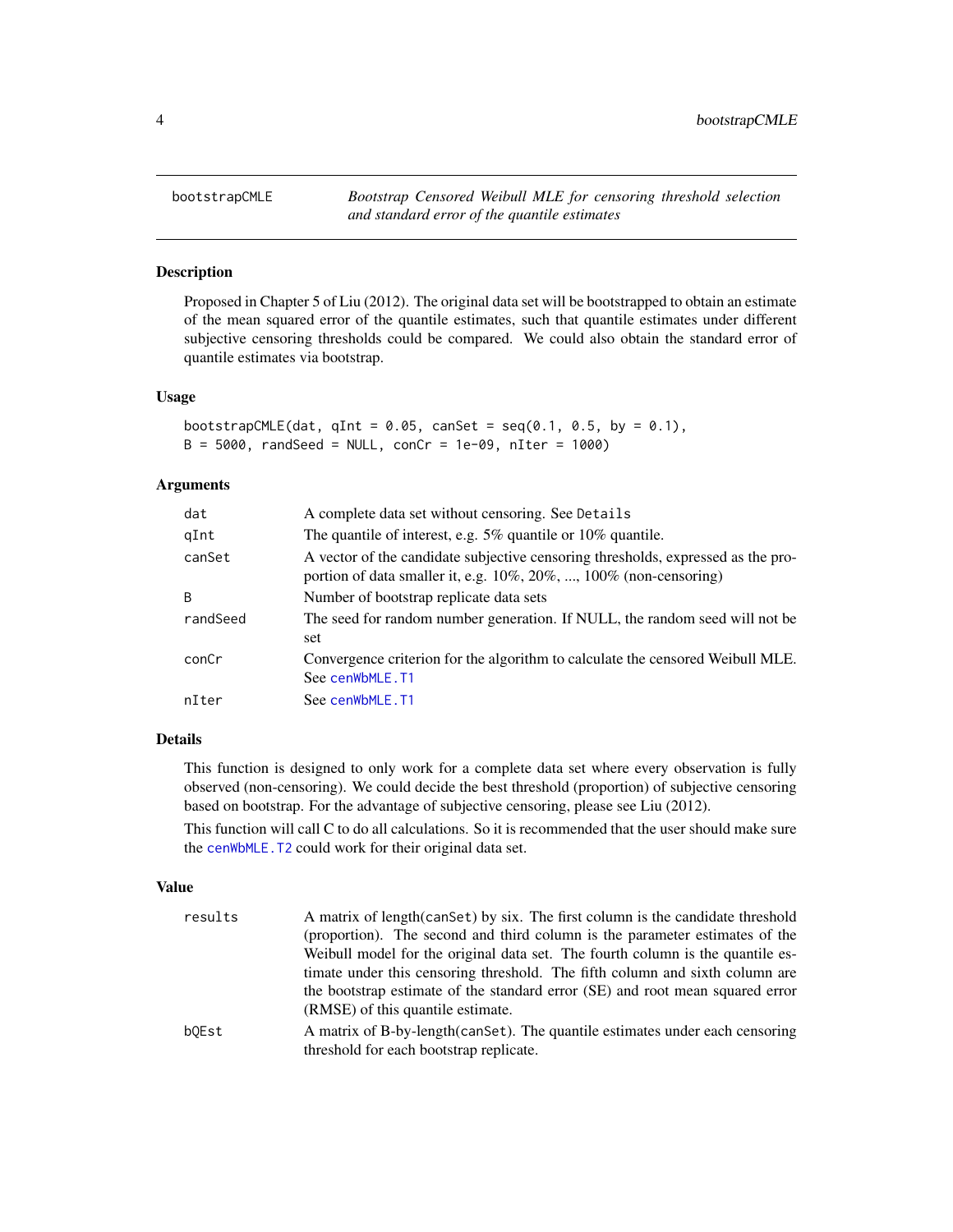#### <span id="page-4-0"></span>Note

Please report the numerical problems and inconvenience when using this function to the author.

#### Author(s)

Yang (Seagle) Liu <yang.liu@stat.ubc.ca>

#### References

Liu Y. (2012). Lower Quantile Estimation of Wood Strength Data. *Master Thesis, Department of Statistics, UBC.* [Downloadable here.](https://circle.ubc.ca/bitstream/handle/2429/43067/ubc_2012_fall_liu_yang.pdf?sequence=10)

#### See Also

[bootstrapCenWbMix](#page-1-1)

#### Examples

```
set.seed(1)
y <- sort(rweibull(100, 7, 7))
tlist <- bootstrapCMLE(y, B=1000, canSet=c(0.1, 0.5, 1), randSeed=1)
tlist$results #Usually, we only need to look at the results part.
```
<span id="page-4-1"></span>

cenWbMLE.T1 *censored Weibull MLE for Type I right-censored data*

#### Description

Calculate the censored Weibull (two parameter, shape and scale) MLE for the Type I censored data with the algorithm described in ASTM 5457(2004). Return the estimates of the shape and scale parameters. A comprehesive description of this algorithm can be found in Liu (2012).

#### Usage

```
cenWbMLE.T1(dat, Cx=NULL, useC = FALSE, conCr = 1e-09, nIter = 1000)
```
#### Arguments

| dat  | A vector of the data, should not contain any negative observations, but NA is<br>allowed. The NA's and observations larger than the censoring threshold Cx will<br>be censored in the calculation. The algorithm will decide the original sample<br>size (before censoring) from the length of this vector. |
|------|-------------------------------------------------------------------------------------------------------------------------------------------------------------------------------------------------------------------------------------------------------------------------------------------------------------|
| Cx   | The censoring threshold of Type I right-censoring. If NULL, the complete (un-<br>censored MLE) will be calculated.                                                                                                                                                                                          |
| useC | Default to be false and use the R routine to calculate estimates. If true, the<br>function will use the C routine, which is much faster than the R routine, but<br>harder for the user to identify the numerical issues (if there is any).                                                                  |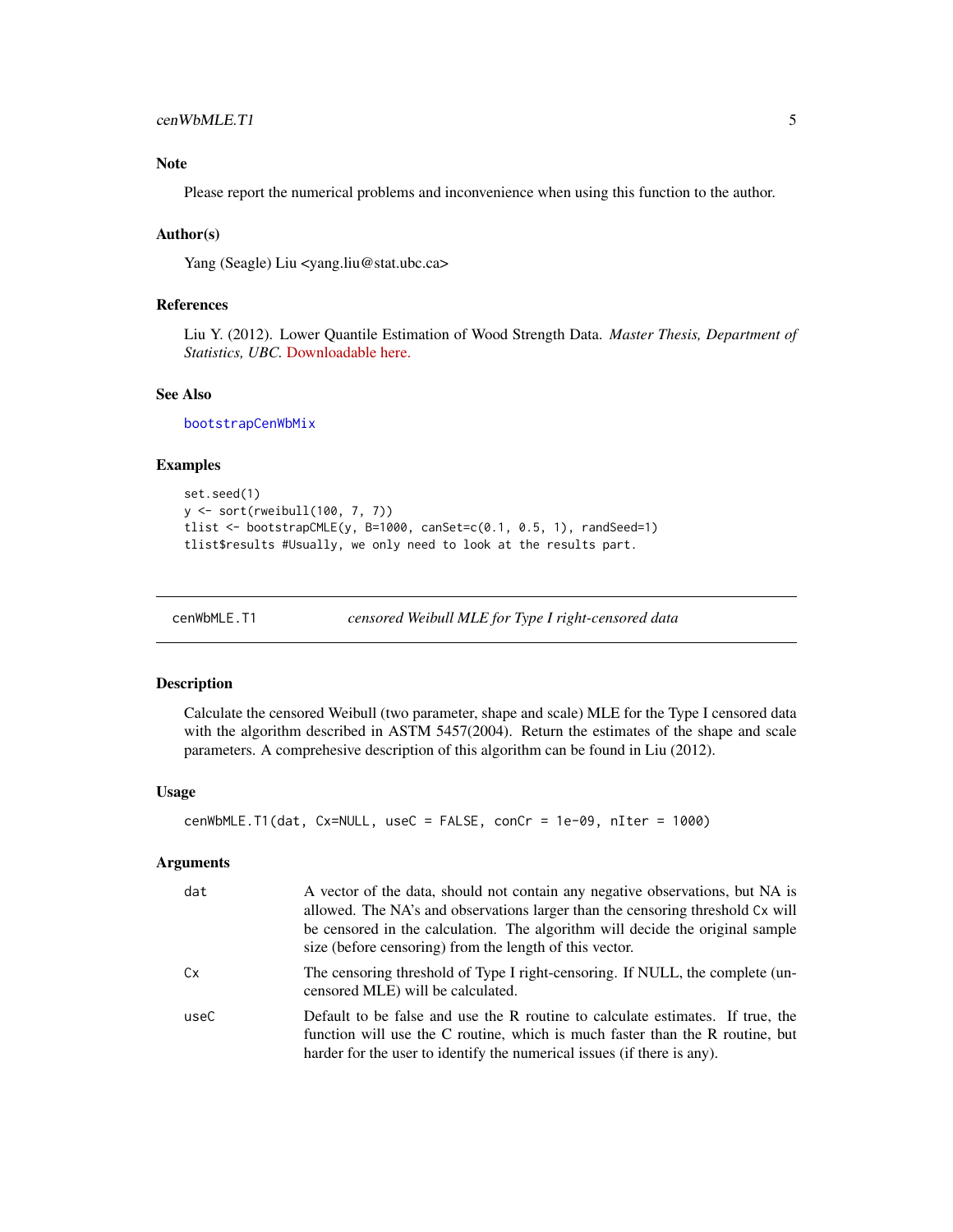<span id="page-5-0"></span>

| conCr | In terms of the relative change in the negative log-likelihood. The algorithm is |
|-------|----------------------------------------------------------------------------------|
|       | viewed as converged if the relative change is smaller than concr                 |
| nIter | The maximum numer of iterations allowed in the function.                         |

| convergence | an integer indicating why the algorithm terminated                                   |
|-------------|--------------------------------------------------------------------------------------|
|             | • 0, successfully converged;                                                         |
|             | • 1, Numerical over/under-flow, maybe the shape parameter diverges to in-<br>finity; |
|             | • 2. Iteration limit reached:                                                        |
|             | • 3. Shape parameter becomes negative;                                               |
|             | • 4, Shape parameter diverges to infinity.                                           |
| estimates   | Shape and scale parameter estimates                                                  |
|             |                                                                                      |

#### Note

Please report the numerical problems and inconvenience when using this function to the author.

#### Author(s)

Yang (Seagle) Liu <yang.liu@stat.ubc.ca>

#### References

ASTM (2004). Standard specfication for computing reference resistance of wood-based materials and structural connections for load and resistance factor design D5457. *American Society for Testing Materials,* Philadephia, Pa.

Liu Y. (2012). Lower Quantile Estimation of Wood Strength Data. *Master Thesis, Department of Statistics, UBC.* [Downloadable here.](https://circle.ubc.ca/bitstream/handle/2429/43067/ubc_2012_fall_liu_yang.pdf?sequence=10)

#### See Also

[rweibull](#page-0-0), [cenWbMLE.T2](#page-6-1), [emCenWbMix.T1](#page-7-1)

```
set.seed(1)
y <- sort(rweibull(100, 7, 7)) ##Generate the data
cenWbMLE.T1(y) #The MLE for the complete data
cenWbMLE.T1(y, 5) #Censor the data at 5 and calculate the censored MLE
##Or
newy <- rep(NA, 100)
newy[y<=5] <- y[y<=5] #Censor the data at 5
fit <- cenWbMLE.T1(newy, 5) #Calculate the censored MLE
qweibull(0.05, fit$estimates[1], fit$estimates[2])
#Calculate the 5% quantile of the fitted distribution.
```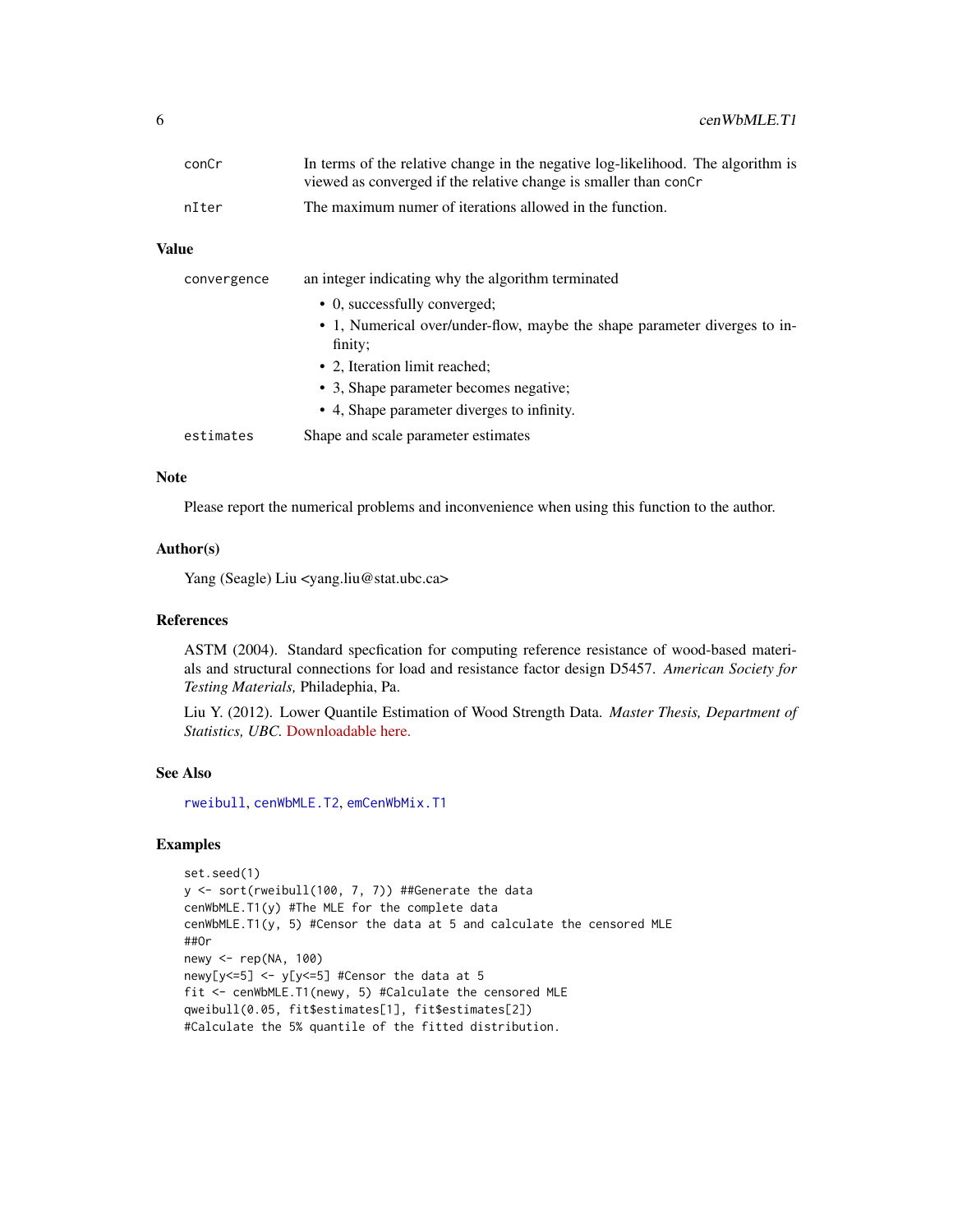<span id="page-6-1"></span><span id="page-6-0"></span>Calculate the censored Weibull MLE for the Type II censored data with the algorithm described in ASTM 5457(2004). Return the estimates of the shape and scale parameters. A comprehesive description of this algorithm can be found in Liu (2012).

#### Usage

```
cenWbMLE.T2(dat, n, useC = FALSE, conCr = 1e-09, nIter = 1000)
```
#### Arguments

| dat   | A vector of the observations after censoring. None NA or negative values al-<br>lowed.  |
|-------|-----------------------------------------------------------------------------------------|
| n     | The original sample size, including both the censored and uncensored observa-<br>tions. |
| useC  | See cenWbMLE.T1                                                                         |
| conCr | See cenWbMLE.T1                                                                         |
| nIter | See cenWbMLE.T1                                                                         |

#### Value

See [cenWbMLE.T1](#page-4-1)

#### Note

Please report the numerical problems and inconvenience when using this function to the author.

Please notice that the ways of inputing data in cenWbMLE.T1 and cenWbMLE.T2 are differnt. For cenWbMLE.T1, the algorithm require a full "orginal" data set (with the uncensored observations as NA or a arbitary value larger than the threshold) and the original sample size is decided as the length of the input data, while cenWbMLE.T2 requires the observed data points and the original sample size.

#### Author(s)

Yang (Seagle) Liu <yang.liu@stat.ubc.ca>

#### References

See [cenWbMLE.T1](#page-4-1)

#### See Also

[rweibull](#page-0-0), [cenWbMLE.T1](#page-4-1), [emCenWbMix.T2](#page-9-1)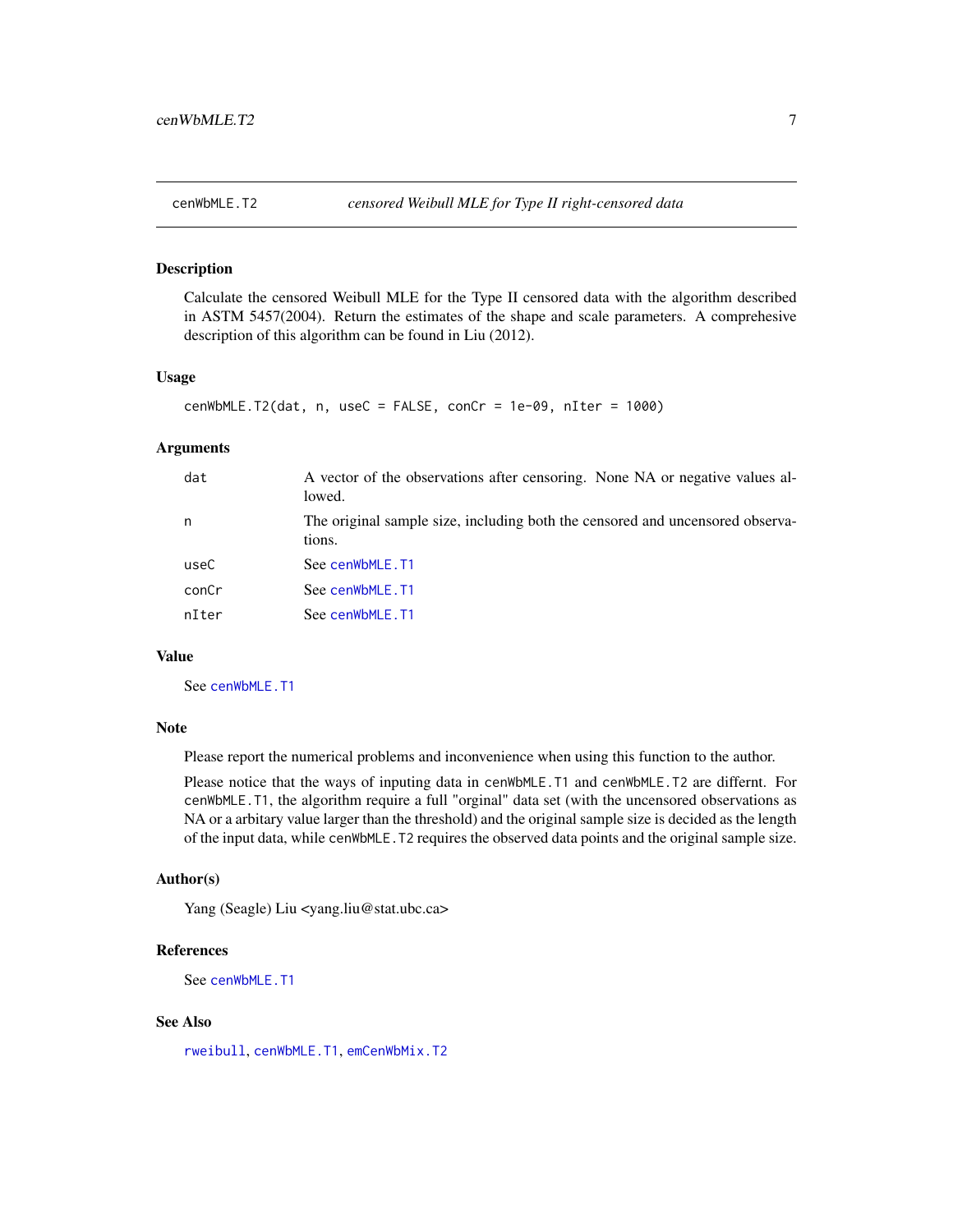#### Examples

```
set.seed(1)
y \le sort(rweibull(100, 7, 7)) ##Generate the data
cenWbMLE.T2(y, 100) #The MLE for the complete data
cenWbMLE.T2(y[1:10], 100) #Censor the largerst 90% of the data.
```
<span id="page-7-1"></span>

| emCenWbMix.T1 | EM algorithm for the Type-I right censored Weibull Mixture with two |
|---------------|---------------------------------------------------------------------|
|               | <i>populations.</i>                                                 |

#### Description

EM algorithm to estimate the parameters of a mixture of two two-parameter Weibull distributions for possibly Type-I right censored data. The PDF of this mixture distribution is

$$
f(x) = p(a_1/b_1)(x/b_1)^{(a_1 - 1)}exp(-(x/b_1)_1^a) + (1 - p)(a_2/b_2)(x/b_2)^{(a_2 - 1)}exp(-(x/b_2)_2^a),
$$

p is the proportion of the first sub-population. a\_1, a\_2 are the shape parameters for the two subpopulations. b\_1, b\_2 are the scale parameters. More details of the mixture model and this algorithm can be found in Liu (2012).

#### Usage

```
emCenWbMix.T1(dat, Cx=NULL, iniParam = NULL, useC = FALSE, conCr = 1e-06, nIter = 10000)
```
#### Arguments

| dat      | The data vector, should not contain any negative observations, but NA is al-<br>lowed. The NA's and observations larger than the censoring threshold Cx will be<br>censored in the calculation. The algorithm will decide the original sample size<br>(before censoring) from the length of this vector. |
|----------|----------------------------------------------------------------------------------------------------------------------------------------------------------------------------------------------------------------------------------------------------------------------------------------------------------|
| Cx       | The censoring threshold of Type I right-censoring. If NULL, the uncensored<br>mixture will be estimated.                                                                                                                                                                                                 |
| iniParam | A vector of length six $(p, 1-p, a_1, a_2, b_1, b_2)$ . All the elements must be pos-<br>tive. If not provided, the algorithm will generate them randomly. See Details.                                                                                                                                  |
| useC     | See cenWbMLE.T1                                                                                                                                                                                                                                                                                          |
| conCr    | See cenWbMLE.T1                                                                                                                                                                                                                                                                                          |
| nIter    | See cenWbMLE.T1                                                                                                                                                                                                                                                                                          |

#### Details

It is well known that the EM algorithm is highly influenced by the initial value of the parameters. We strongly recommend the users provide some proper/reasonable initial values for their data sets. It is usually very difficult for EM algorithm to converge from the random initials generated in this function. Also, it is better to try starting this function from different initial values to obtain a "global" maximum of the likelihood.

<span id="page-7-0"></span>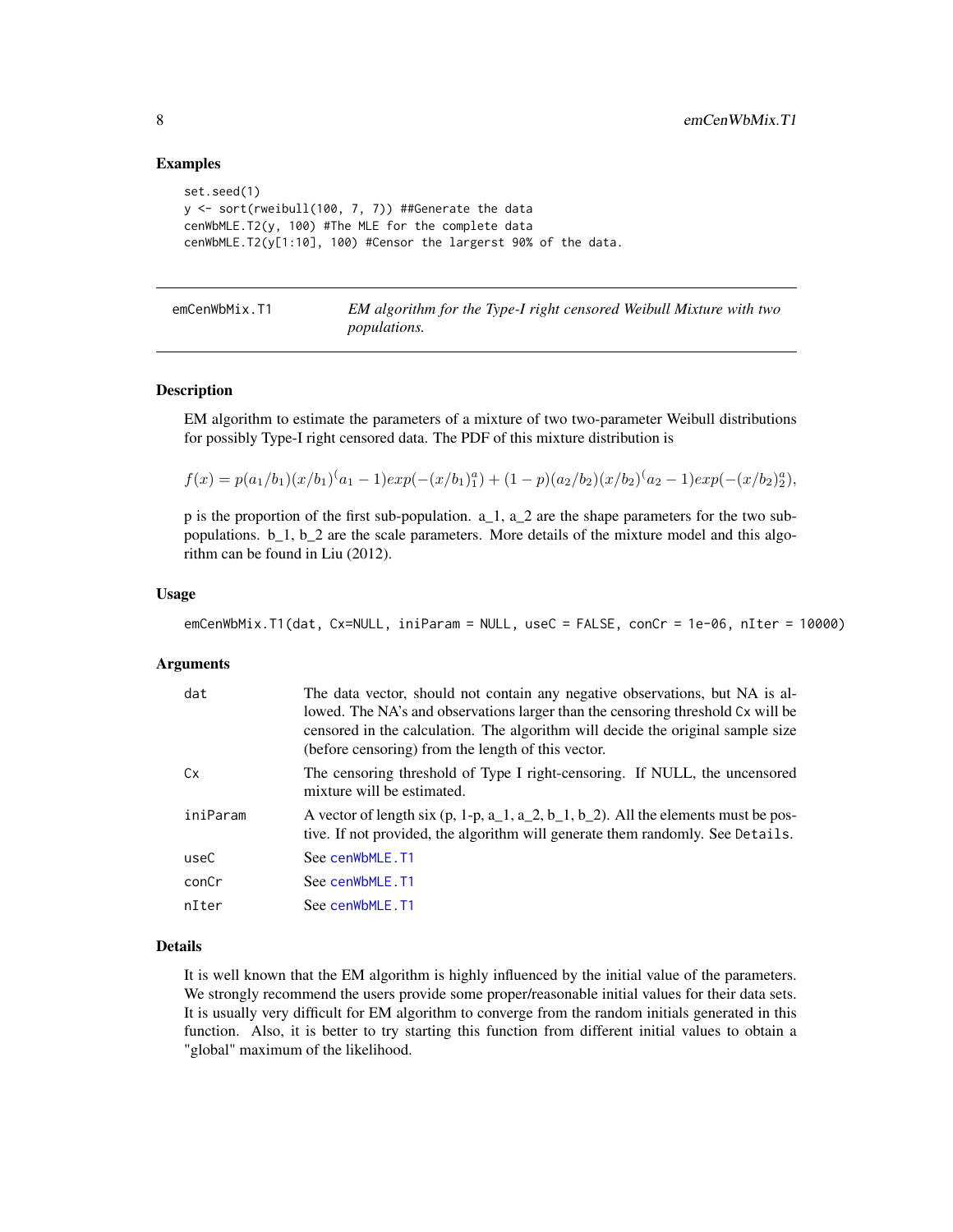<span id="page-8-0"></span>

| convergence | An integer indicating why the algorithm terminated                                     |
|-------------|----------------------------------------------------------------------------------------|
|             | • 0, successfully converged;                                                           |
|             | • 1-4, Error in the maximization step. Same error code as in cen WbMLE. T1;            |
|             | • 5, Numerically under/over flow, maybe the current parameters do not fit the<br>data: |
|             | • 6, EM Iteration limit reached.                                                       |
| nllh        | The negative log-likelihood                                                            |
| estimates   | A 2 by 3 matrix of the parameter estimates:                                            |
|             | $p, a_1, b_1;$                                                                         |
|             | 1-p, $a_2$ , $b_2$ ;                                                                   |
| iniParam    | A copy of the iniParam                                                                 |

#### Note

Please report the numerical problems and inconvenience when using this function to the author.

#### Author(s)

Yang (Seagle) Liu <yang.liu@stat.ubc.ca>

#### References

Liu Y. (2012). Lower Quantile Estimation of Wood Strength Data. *Master Thesis, Department of Statistics, UBC.* [Downloadable here.](https://circle.ubc.ca/bitstream/handle/2429/43067/ubc_2012_fall_liu_yang.pdf?sequence=10)

#### See Also

[rweibull](#page-0-0), [quanWbMix](#page-10-1), [simWbMix](#page-10-2), [cenWbMLE.T1](#page-4-1), [emCenWbMix.T2](#page-9-1)

```
mmix = rbind(c(0.7, 5, 7), c(0.3, 15, 6))vmix = c(mmix) #A vector version of the paramters
set.seed(1)
y <- sort(simWbMix(300, mmix)) #Generate the data
#The uncensored mixture
emCenWbMix.T1(y, iniParam=vmix, useC=TRUE)
#The mixture if we censor the data around 9.
emCenWbMix.T1(y, Cx=9, iniParam=vmix, useC=TRUE)
```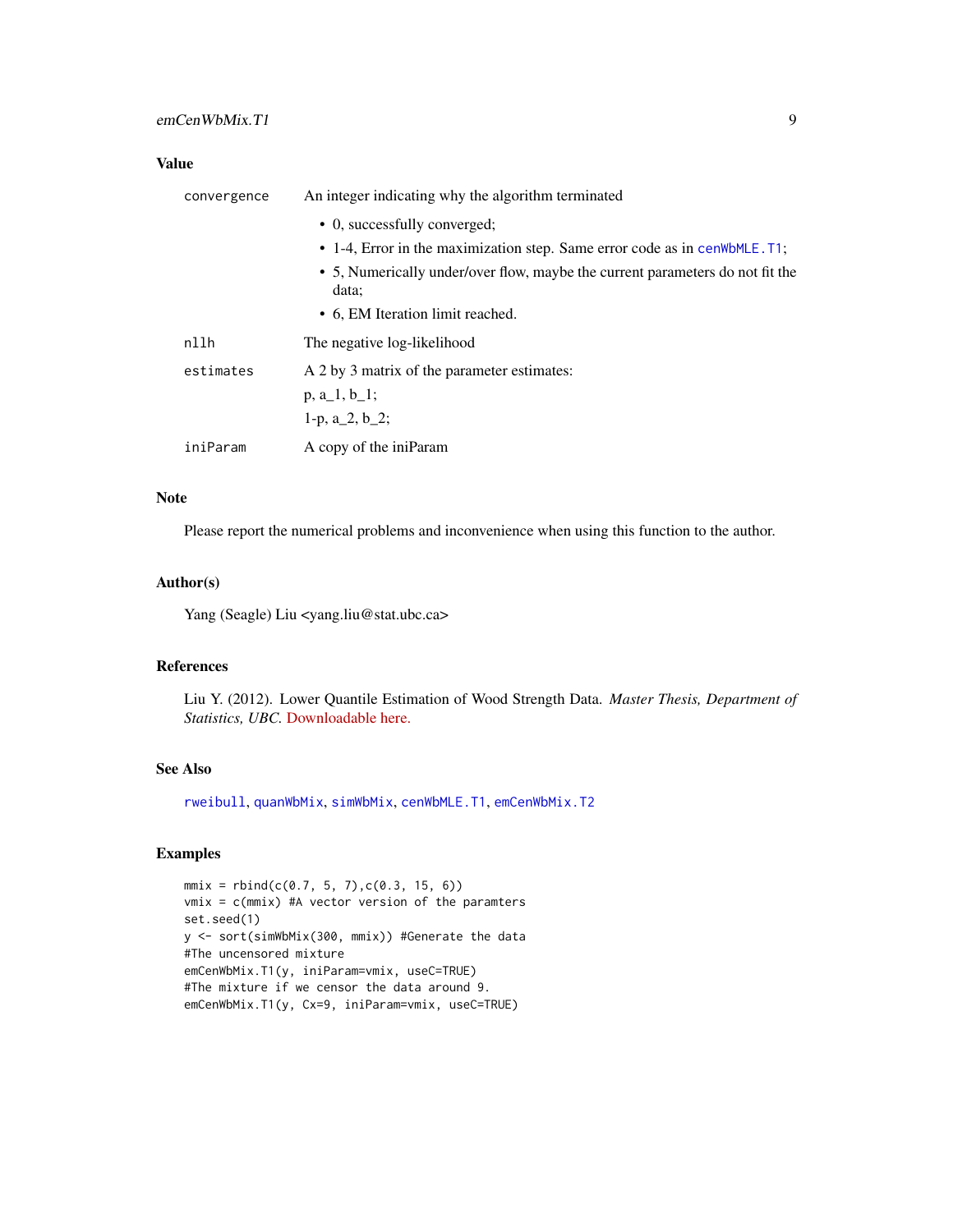<span id="page-9-1"></span><span id="page-9-0"></span>

This is the interface for the EM algorithm of censored Weibull mixture for Type II censored data. The description of the Weibull mixture model can be found in [emCenWbMix.T1](#page-7-1).

#### Usage

```
emCenWbMix.T2(dat, n, iniParam = NULL, useC = FALSE, conCr = 1e-06, nIter = 10000)
```
#### Arguments

| dat      | A vector of the observations after censoring. None NA or negative values al-<br>lowed.                   |
|----------|----------------------------------------------------------------------------------------------------------|
| n        | The original sample size, including both the censored and uncensored observa-<br>tions. See cenwbMLE.T2. |
| iniParam | See emCenWbMix.T1                                                                                        |
| useC     | See emCenWbMix.T1                                                                                        |
| conCr    | See emCenWbMix.T1                                                                                        |
| nIter    | See emCenWbMix.T1                                                                                        |
|          |                                                                                                          |

#### Value

See [emCenWbMix.T1](#page-7-1)

#### References

See [emCenWbMix.T1](#page-7-1)

#### See Also

[rweibull](#page-0-0), [quanWbMix](#page-10-1), [simWbMix](#page-10-2), [cenWbMLE.T2](#page-6-1), [emCenWbMix.T1](#page-7-1)

```
mmix = rbind(c(0.7, 5, 7), c(0.3, 15, 6))vmix = c(mmix) #A vector version of the paramters
set.seed(1)
y <- sort(simWbMix(300, mmix)) #Generate the data
#The uncensored EM
emCenWbMix.T2(y, 300, iniParam=vmix, useC=TRUE)
#Type II censoring with the largest half of the data censored.
emCenWbMix.T2(y[1:150], 300, iniParam=vmix, useC=TRUE)
```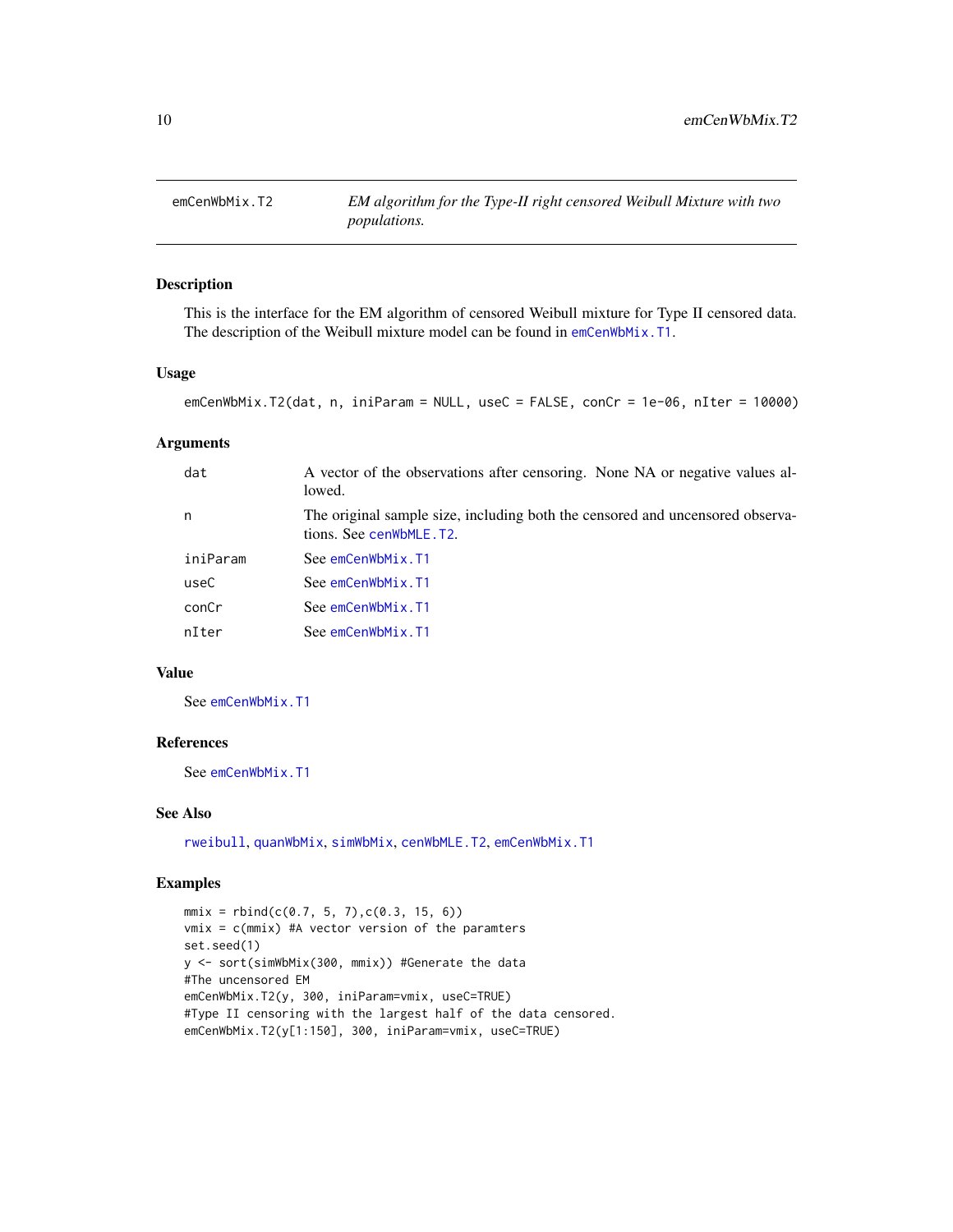<span id="page-10-1"></span><span id="page-10-0"></span>

This is a function based on the [uniroot](#page-0-0) to calculate the quantiles of a Weibull mixture model.

#### Usage

```
quanWbMix(intProb, mixParm)
```
#### Arguments

| intProb | A vector of the probability below the quantile of interest, e.g. $5\%$ |
|---------|------------------------------------------------------------------------|
| mixParm | A two-by-three matrix describing the Weibull mixture. See simWbMix.    |

#### Value

A two-row matrix: the first row is intProb and the second row is the corresponding quantiles.

#### See Also

[qweibull](#page-0-0), [simWbMix](#page-10-2), [emCenWbMix.T1](#page-7-1), [emCenWbMix.T2](#page-9-1)

#### Examples

```
mmix = rbind(c(0.7, 5, 7), c(0.3, 15, 6))quanWbMix(c(0.1, 0.5, 0.7), mmix)
quanWbMix(0.1, mmix)
```
<span id="page-10-2"></span>simWbMix *Simulate data from a mixture of two Weibull distributions*

#### Description

Same as title.

#### Usage

simWbMix(n, mixParm)

#### Arguments

| n       | Sample size                                          |
|---------|------------------------------------------------------|
| mixParm | A two-by-three matrix describing the Weibull mixture |
|         | $p, a_1, b_1;$                                       |
|         | 1-p, $a_2$ , $b_2$                                   |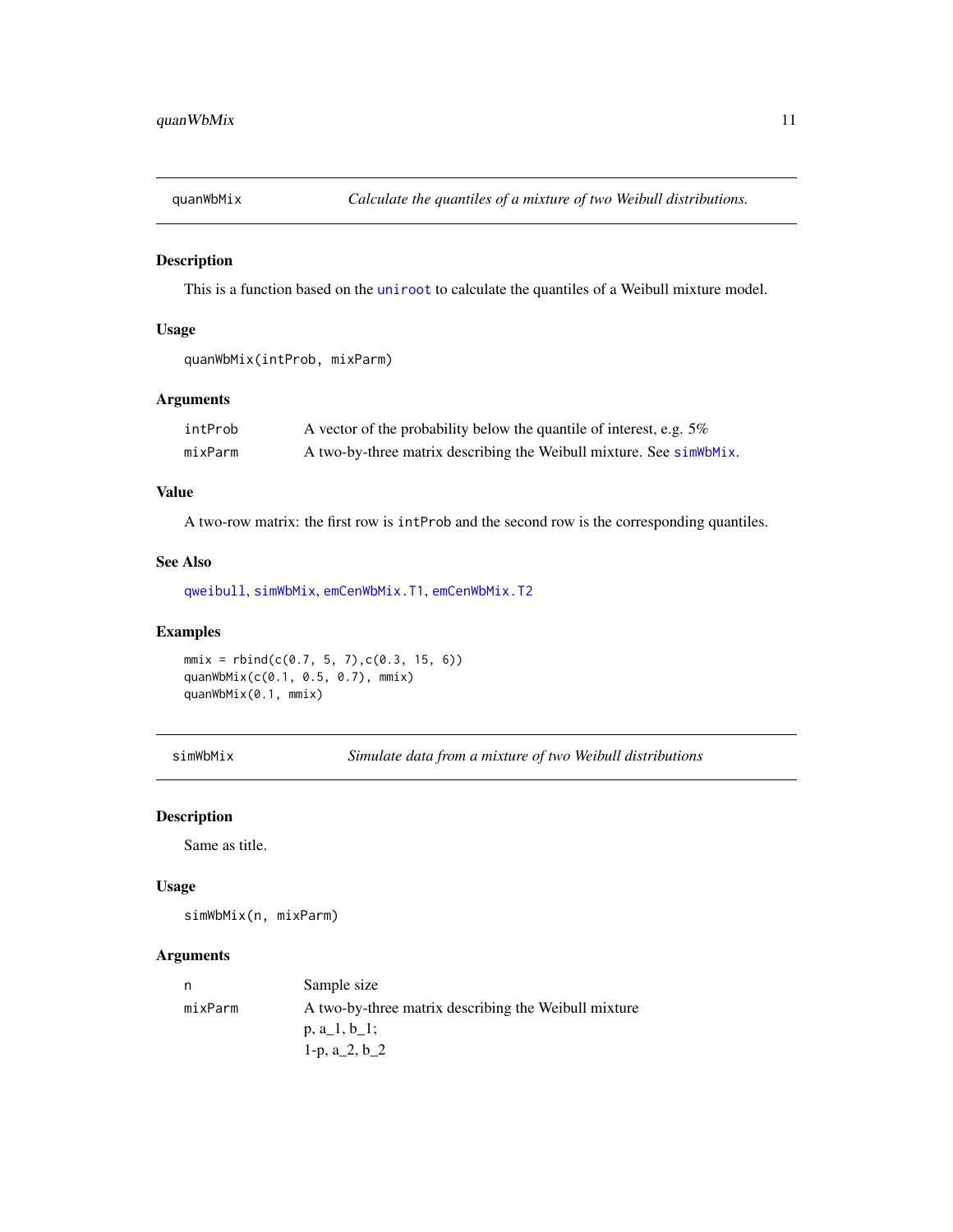<span id="page-11-0"></span>A vector of length n

#### See Also

[rweibull](#page-0-0), [quanWbMix](#page-10-1), [emCenWbMix.T1](#page-7-1), [emCenWbMix.T2](#page-9-1)

```
mmix = rbind(c(0.7, 5, 7), c(0.3, 15, 6))set.seed(1)
y <- sort(simWbMix(300, mmix)) #Generate the data
hist(y)
```